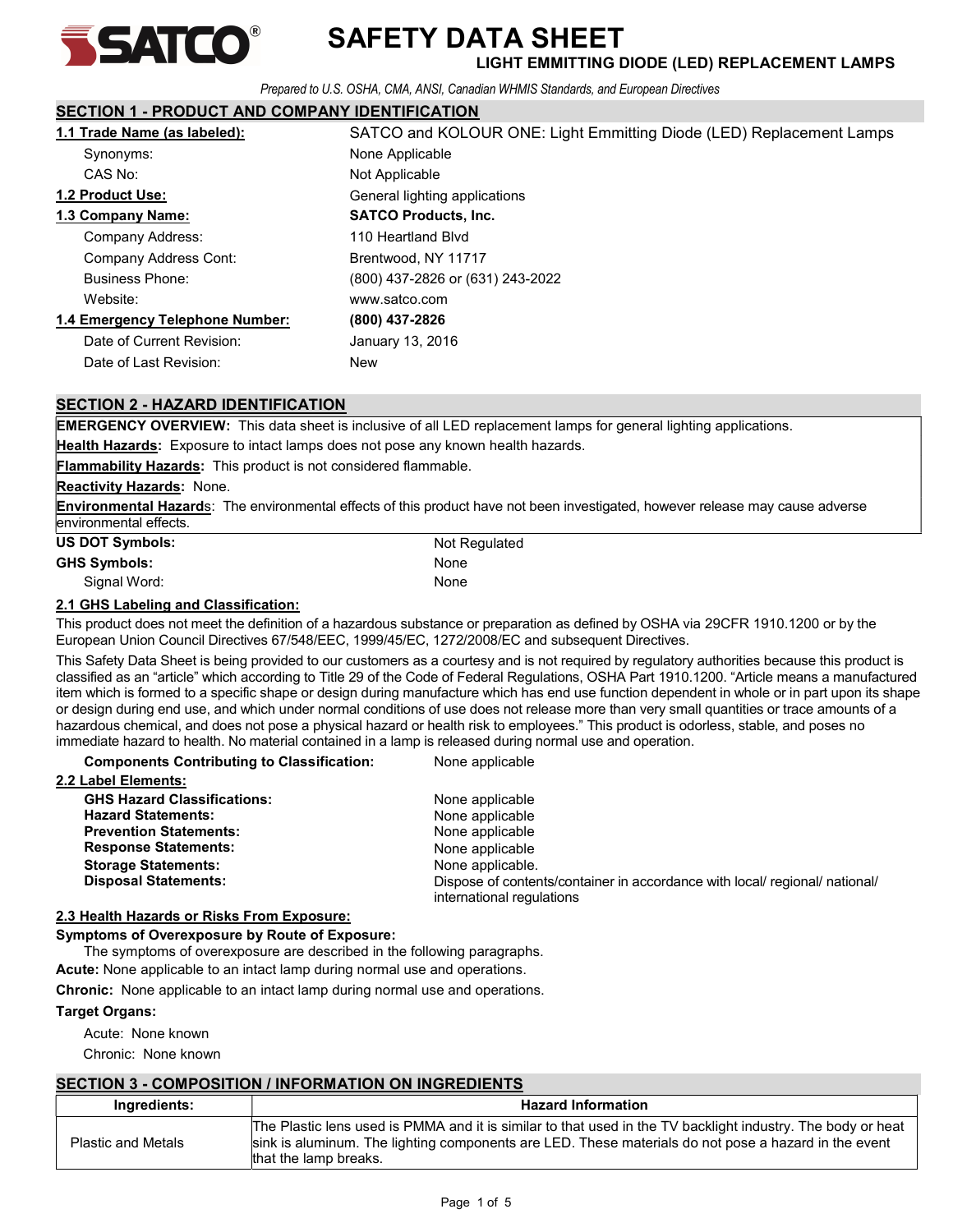SECTION 4 - FIRST AID MEASURES

## SAFETY DATA SHEET **SATEO** BAFETY DATA SHEET

| 4.1 Description of First Aid Measures:                                                        |                                                                                                                                                                                                                                                                                                                                                                                                                                                                                                         |                                                                                                                                                                                                                                                                                                                                                                                          |
|-----------------------------------------------------------------------------------------------|---------------------------------------------------------------------------------------------------------------------------------------------------------------------------------------------------------------------------------------------------------------------------------------------------------------------------------------------------------------------------------------------------------------------------------------------------------------------------------------------------------|------------------------------------------------------------------------------------------------------------------------------------------------------------------------------------------------------------------------------------------------------------------------------------------------------------------------------------------------------------------------------------------|
| <b>Eye Contact:</b>                                                                           | attention if irritation persists.                                                                                                                                                                                                                                                                                                                                                                                                                                                                       | If product enters the eyes, flush with plenty of water or eye wash solution for<br>several minutes. Remove contacts if present and easy to do. Seek medical                                                                                                                                                                                                                              |
| <b>Skin Contact:</b>                                                                          |                                                                                                                                                                                                                                                                                                                                                                                                                                                                                                         | Wash skin thoroughly with soap and water after handling. Seek medical<br>attention if irritation develops and persists.                                                                                                                                                                                                                                                                  |
| Inhalation:                                                                                   |                                                                                                                                                                                                                                                                                                                                                                                                                                                                                                         | If breathing becomes difficult, remove victim to fresh air. If necessary, use<br>artificial respiration to support vital functions. Seek medical attention.                                                                                                                                                                                                                              |
| Ingestion:                                                                                    |                                                                                                                                                                                                                                                                                                                                                                                                                                                                                                         | If product is swallowed, call physician or poison center immediately. If<br>professional advice is not available, do not induce vomiting. Never induce<br>vomiting or give diluents (milk or water) to someone who is unconscious,<br>having convulsions, or who cannot swallow. Seek medical advice. Take a<br>copy of the label and/or SDS with the victim to the health professional. |
| <b>Medical Conditions Generally Aggravated by</b><br><b>Exposure:</b>                         | None expected.                                                                                                                                                                                                                                                                                                                                                                                                                                                                                          |                                                                                                                                                                                                                                                                                                                                                                                          |
| 4.2 Symptoms and Effects Both Acute and Delayed:<br><b>4.3 Recommendations to Physicians:</b> |                                                                                                                                                                                                                                                                                                                                                                                                                                                                                                         | None applicable to a lamp during normal use and operation.<br>Treat symptoms and eliminate overexposure.                                                                                                                                                                                                                                                                                 |
| <b>SECTION 5 - FIRE FIGHTING MEASURES</b>                                                     |                                                                                                                                                                                                                                                                                                                                                                                                                                                                                                         |                                                                                                                                                                                                                                                                                                                                                                                          |
| 5.1 Fire Extinguishing Materials:                                                             |                                                                                                                                                                                                                                                                                                                                                                                                                                                                                                         |                                                                                                                                                                                                                                                                                                                                                                                          |
| Use the following fire extinguishing materials:                                               | <b>Water Spray: Yes</b><br>Foam: Yes<br>Halon: Yes                                                                                                                                                                                                                                                                                                                                                                                                                                                      | <b>Carbon Dioxide: Yes</b><br>Dry Chemical: Yes<br>Other: Any "C" Class                                                                                                                                                                                                                                                                                                                  |
| 5.2 Unusual Fire and Explosion Hazards:                                                       |                                                                                                                                                                                                                                                                                                                                                                                                                                                                                                         |                                                                                                                                                                                                                                                                                                                                                                                          |
| Glass may crack at high temperatures.                                                         |                                                                                                                                                                                                                                                                                                                                                                                                                                                                                                         |                                                                                                                                                                                                                                                                                                                                                                                          |
| Explosive Sensitivity to Mechanical Impact:                                                   | <b>No</b>                                                                                                                                                                                                                                                                                                                                                                                                                                                                                               |                                                                                                                                                                                                                                                                                                                                                                                          |
| <b>Explosive Sensitivity to Static Discharge:</b>                                             | <b>No</b>                                                                                                                                                                                                                                                                                                                                                                                                                                                                                               |                                                                                                                                                                                                                                                                                                                                                                                          |
| 5.3 Special Fire-Fighting Procedures:                                                         | Incipient fire responders should wear eye protection. Structural firefighters<br>must wear Self-Contained Breathing Apparatus (SCBA) and full protective<br>equipment. Isolate materials not yet involved in the fire and protect personnel.<br>Move containers from fire area if this can be done without risk; otherwise, cool<br>with carefully applied water spray. If possible, prevent run-off water from<br>entering storm drains, bodies of water, or other environmentally sensitive<br>areas. |                                                                                                                                                                                                                                                                                                                                                                                          |
| <b>SECTION 6 - ACCIDENTAL RELEASE MEASURES (STEPS FOR SPILLS)</b>                             |                                                                                                                                                                                                                                                                                                                                                                                                                                                                                                         |                                                                                                                                                                                                                                                                                                                                                                                          |

#### 6.1 Personal Precautions, Protective Equipment and Emergency Procedures:

Use cautious judgment when cleaning up spill and take normal precautions for broken glass. Avoid generating dust.

#### 6.2 Environmental Precautions:

Keep out of sewers, storm drains, surface waters, and soils.

#### 6.3 Spill and Leak Response:

| <b>Small Spills:</b> | Collect material via broom or mop. Place in tightly sealed containers for proper<br>disposal.                                                                                                                                                                                                                                                                                                                                                           |
|----------------------|---------------------------------------------------------------------------------------------------------------------------------------------------------------------------------------------------------------------------------------------------------------------------------------------------------------------------------------------------------------------------------------------------------------------------------------------------------|
| Large Spills:        | Approach spill areas with caution. If liquid was introduced, create a dike or<br>trench to contain material. Soak up with absorbent material such as clay, sand<br>or other suitable non-reactive material. Dispose of in accordance with U.S.<br>Federal, State, and local hazardous waste disposal regulations and those of<br>Canada and its Provinces, those of Australia, Japan and EU Member States<br>(see Section 13, Disposal Considerations). |

#### SECTION 7 - HANDLING AND STORAGE

#### 7.1 Precautions for Safe Handling:

None under normal conditions and use.

#### 7.2 Storage and Handling Practices:

Prevent physical damage.

#### 7.3 Specific Uses:

See Section 1.2.

#### SECTION 8 - EXPOSURE CONTROL/PERSONAL PROTECTION

#### 8.1 Exposure Parameters: No data available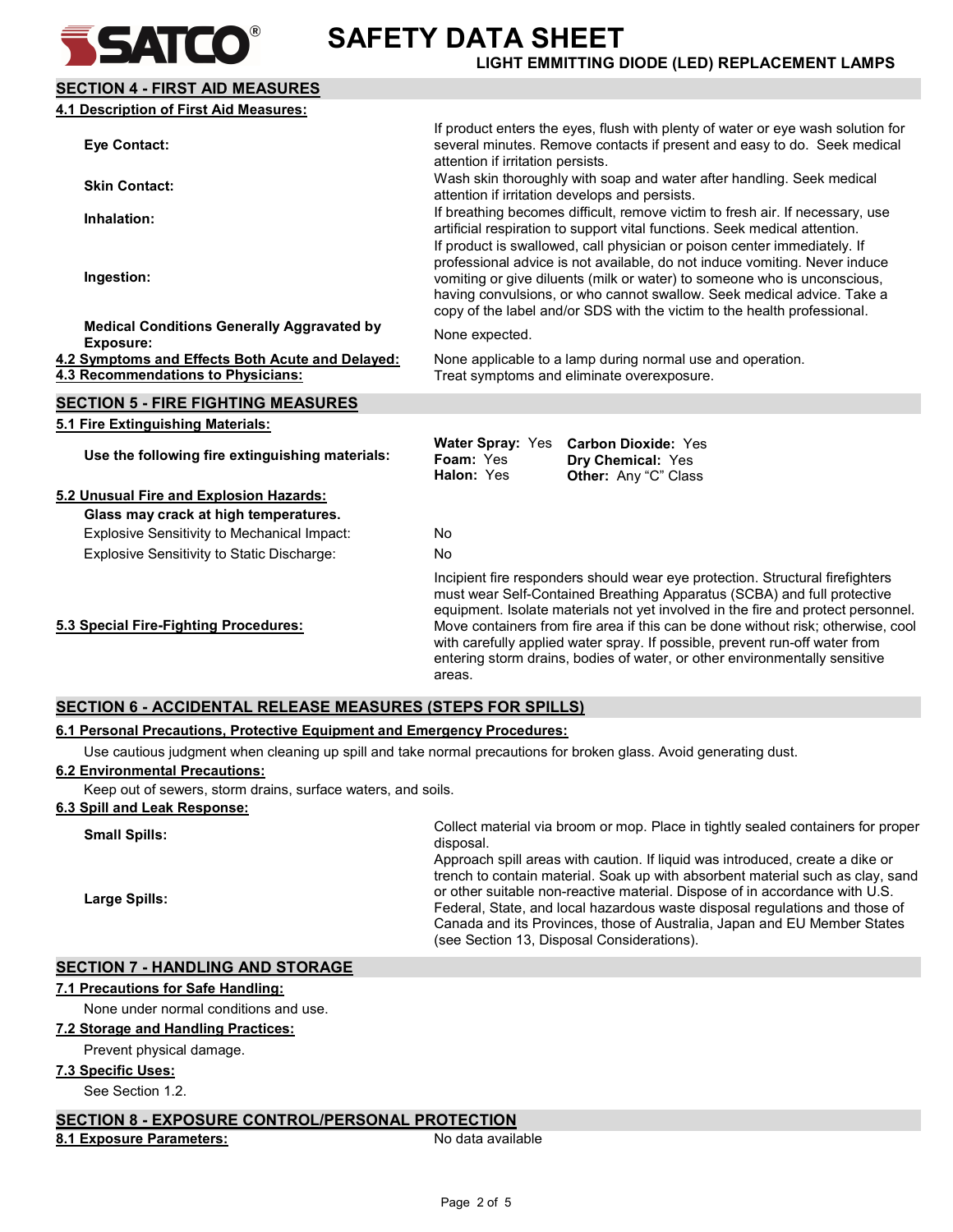

## SAFETY DATA SHEET

#### LIGHT EMMITTING DIODE (LED) REPLACEMENT LAMPS

#### 8.2 Exposure Controls:

Ventilation and Engineering Controls: Use with adequate ventilation to ensure exposure levels are maintained below the limits provided above.

The following information on appropriate Personal Protective Equipment is provided to assist employers in complying with OSHA regulations found in 29 CFR Subpart I (beginning at 1910.132), or standards of EU member states (including EN 149 for respiratory PPE, and EN 166 for face/eye protection), and those of Japan. Please reference applicable regulations and standards for relevant details. Not required for properly ventilated areas.

| <b>Respiratory Protection:</b> | ivot reguliea for property veritilated areas.<br>Maintain airborne contaminant concentrations below quidelines listed above, if<br>applicable. If necessary, use only respiratory protection authorized in the U.S.<br>Federal OSHA Respiratory Protection Standard (29 CFR 1910.134),<br>equivalent U.S. State standards, Canadian CSA Standard Z94.4-93, the                                                                                                                            |
|--------------------------------|-------------------------------------------------------------------------------------------------------------------------------------------------------------------------------------------------------------------------------------------------------------------------------------------------------------------------------------------------------------------------------------------------------------------------------------------------------------------------------------------|
| <b>Eye Protection:</b>         | European Standard EN149, or EU member states.<br>Safety glasses or goggles are recommended.<br>If necessary, refer to U.S. OSHA 29 CFR 1910.133, Canadian Standards, and<br>the European Standard EN166, Australian Standards, or relevant Japanese<br>Standards.                                                                                                                                                                                                                         |
| <b>Hand Protection:</b>        | Chemical resistant gloves are recommended to prevent skin contact.<br>If necessary, refer to U.S. OSHA 29 CFR 1910.138, the European Standard<br>DIN EN 374, the appropriate Standards of Canada, Australian<br>Standards, or relevant Japanese Standards.                                                                                                                                                                                                                                |
| <b>Body Protection:</b>        | Use body protect appropriate to task being performed.<br>If necessary, refer to appropriate Standards of Canada, or appropriate<br>Standards of the EU, Australian Standards, or relevant Japanese Standards. If<br>a hazard of injury to the feet exists due to falling objects, rolling objects, where<br>objects may pierce the soles of the feet or where employee's feet may be<br>exposed to electrical hazards, use foot protection, as described in U.S. OSHA<br>29 CFR 1910.136. |

#### SECTION 9 - PHYSICAL AND CHEMICAL PROPERTIES

| 9.1 Information on Basic Physical and Chemical Properties:          |                                                         |
|---------------------------------------------------------------------|---------------------------------------------------------|
| Appearance (Physical State and Color): Solid                        | <b>Vapor Density: Not applicable</b>                    |
| <b>Odor:</b> No data available                                      | Relative Density: Not applicable                        |
| <b>Odor Threshold:</b> No data available                            | Specific Gravity: Not applicable                        |
| <b>pH:</b> Not applicable                                           | <b>Solubility in Water: Not applicable</b>              |
| Melting/Freezing Point: Not applicable                              | Weight per Gallon: Not applicable                       |
| <b>Boiling Point: Not applicable</b>                                | Partition Coefficient (n-octanol/water): Not applicable |
| <b>Flash Point: Not applicable</b>                                  | <b>Auto-Ignition Temperature: Not applicable</b>        |
| <b>Evaporation Rate: Not applicable</b>                             | Decomposition Temperature: Not applicable               |
| <b>Flammability (Solid: Gas): Not applicable</b>                    | <b>Viscosity:</b> Not applicable                        |
| <b>Upper/Lower Flammability or Explosion Limits: Not applicable</b> | <b>VOC:</b> Not applicable                              |
| Vapor Pressure (mm Hg @ 20°C (68° F): Not applicable                |                                                         |
| 9.2 Other Information:                                              | No data available                                       |

| <b>SECTION 10 - STABILITY AND REACTIVITY</b>                         |               |
|----------------------------------------------------------------------|---------------|
| 10.1 Reactivity:                                                     | No reactivity |
| $\overline{10.0}$ $\overline{0.0}$ $\overline{1.1}$ $\overline{1.1}$ | <del>.</del>  |

| <b>10.2 Stability:</b>                   |
|------------------------------------------|
| 10.3 Possibility of Hazardous Reactions: |
| <b>10.4 Conditions to Avoid:</b>         |
| 10.5 Incompatible Substances:            |
| 10.6 Hazardous Decomposition Products:   |

v data available. Stable under conditions of normal storage and use. Will not occur. None known. None known. None known.

#### **SECTION 11 - TOXICOLOGICAL INFORMATION**

| 11.1 Information on Toxicological Effects:        |                                                                                                                                                                                                                        |
|---------------------------------------------------|------------------------------------------------------------------------------------------------------------------------------------------------------------------------------------------------------------------------|
| <b>Toxicity Data:</b>                             | No specific data available on this product.                                                                                                                                                                            |
| <b>Suspected Cancer Agent:</b>                    | Ingredients within this product are not found on one or more of the following<br>lists: FEDERAL OSHA Z LIST, NTP, IARC, or CAL/OSHA and therefore are<br>not considered to be cancer-causing agents by these agencies. |
| Irritancy:                                        | Not expected under normal conditions and use.                                                                                                                                                                          |
| <b>Sensitization to the Product:</b>              | This product is not expect to be a skin sensitization.                                                                                                                                                                 |
| <b>Germ Cell Mutagenicity:</b>                    | This product does not contain ingredients that are suspected to be a germ cell<br>mutagenic.                                                                                                                           |
| <b>Reproductive Toxicity:</b>                     | This product does not contain ingredients that are expected to be a human<br>reproductive toxicant.                                                                                                                    |
| Specific Target Organ Toxicity - Single Exposure: | None known.                                                                                                                                                                                                            |
|                                                   |                                                                                                                                                                                                                        |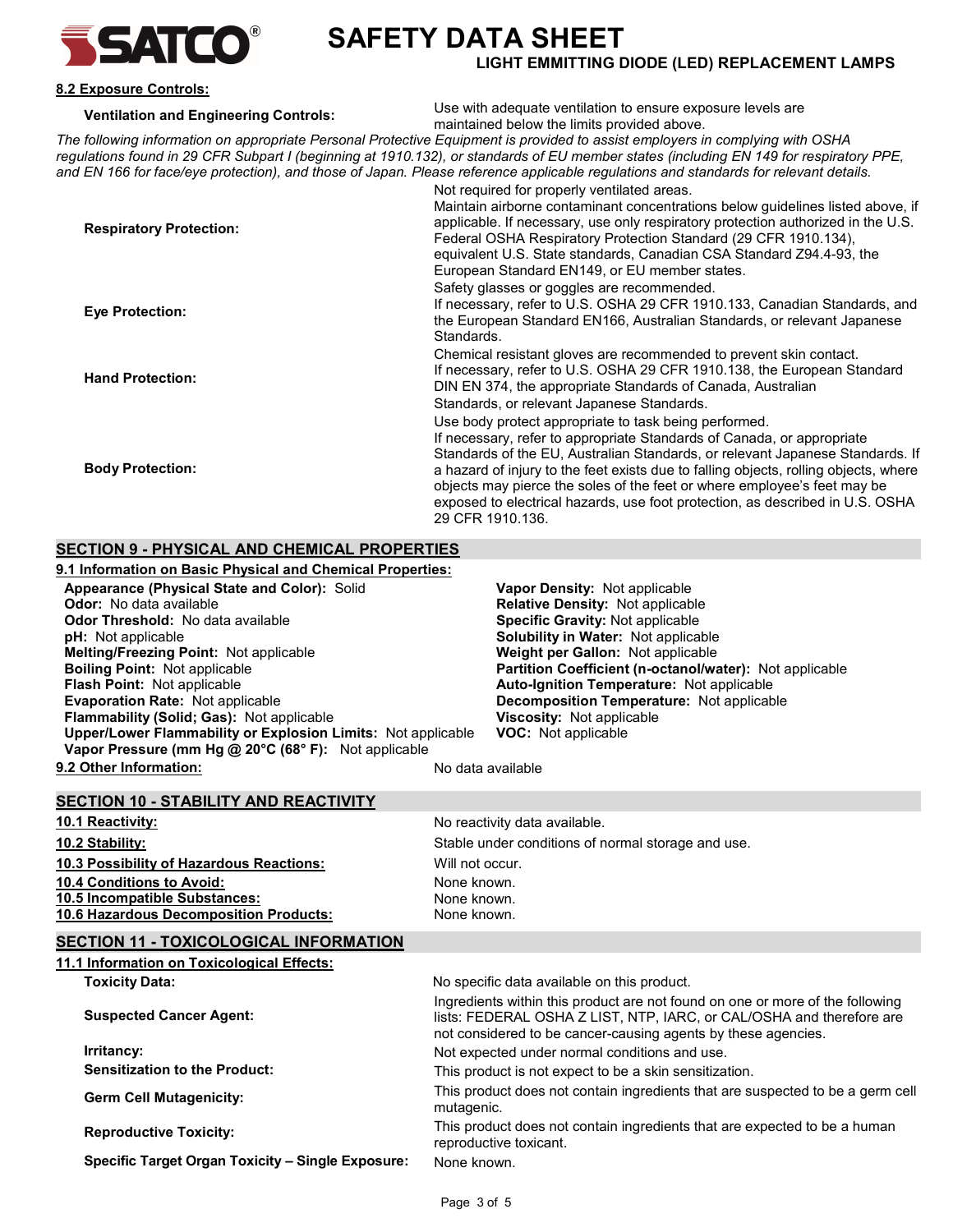

# SATCO<sup>®</sup> SAFETY DATA SHEET

LIGHT EMMITTING DIODE (LED) REPLACEMENT LAMPS

| Specific Target Organ Toxicity - Repeated<br><b>Exposure:</b>                                                                                                                                                | None known.                                                                                                                                                                      |
|--------------------------------------------------------------------------------------------------------------------------------------------------------------------------------------------------------------|----------------------------------------------------------------------------------------------------------------------------------------------------------------------------------|
| <b>Aspiration Hazard:</b>                                                                                                                                                                                    | Not an aspiration hazard.                                                                                                                                                        |
| <b>SECTION 12 - ECOLOGICAL INFORMATION</b>                                                                                                                                                                   |                                                                                                                                                                                  |
| <b>12.1 Toxicity</b>                                                                                                                                                                                         | No specific data available on this product.                                                                                                                                      |
| 12.2 Persistence and Degradability:                                                                                                                                                                          | No specific data available on this product.                                                                                                                                      |
| 12.3 Bioaccumulative Potential:                                                                                                                                                                              | No specific data available on this product.                                                                                                                                      |
| 12.4 Mobility in Soil:                                                                                                                                                                                       | No specific data available on this product.                                                                                                                                      |
| 12.5 Results of PBT and vPvB Assessment:                                                                                                                                                                     | No specific data available on this product.                                                                                                                                      |
| 12.6 Other Adverse Effects:                                                                                                                                                                                  | No data available                                                                                                                                                                |
| 12.7 Water Endangerment Class:                                                                                                                                                                               | At present, there are no ecotoxicological assessments for this product.                                                                                                          |
| <b>SECTION 13 - DISPOSAL CONSIDERATIONS</b>                                                                                                                                                                  |                                                                                                                                                                                  |
| <b>13.1 Waste Treatment Methods:</b>                                                                                                                                                                         | Waste disposal must be in accordance with appropriate U.S. Federal, State,<br>and local regulations, those of Australia, EU Member States and Japan.<br>See: www.lamprecycle.org |
| 13.2 EU Waste Code:                                                                                                                                                                                          | Not determined                                                                                                                                                                   |
| <b>SECTION 14 - TRANSPORTATION INFORMATION</b>                                                                                                                                                               |                                                                                                                                                                                  |
| 14.1 U.S. Department of Transportation (DOT) Shipping Regulations:<br>This product is classified (per 49 CFR 172.101) by the U.S. Department of Transportation, as follows.                                  |                                                                                                                                                                                  |
| <b>UN Identification Number:</b>                                                                                                                                                                             |                                                                                                                                                                                  |
| <b>Proper Shipping Name:</b>                                                                                                                                                                                 | Not applicable<br>Not regulated                                                                                                                                                  |
| <b>Hazard Class Number and Description:</b>                                                                                                                                                                  | Not applicable                                                                                                                                                                   |
| <b>Packing Group:</b>                                                                                                                                                                                        | Not applicable                                                                                                                                                                   |
| <b>DOT Label(s) Required:</b>                                                                                                                                                                                | Not applicable                                                                                                                                                                   |
| North American Emergency Response Guidebook<br>Number:                                                                                                                                                       | Not applicable                                                                                                                                                                   |
| 14.2 Environmental Hazards:                                                                                                                                                                                  |                                                                                                                                                                                  |
| <b>Marine Pollutant:</b>                                                                                                                                                                                     | Components of this product are not designated by the Department of<br>Transportation to be Marine Pollutants (49 CFR 172.101, Appendix B).                                       |
| 14.3 Special Precaution for User:                                                                                                                                                                            | None                                                                                                                                                                             |
| 14.4 International Air Transport Association Shipping<br><b>Information (IATA):</b>                                                                                                                          | This product is not considered as dangerous goods.                                                                                                                               |
| 14.5 International Maritime Organization Shipping<br>Information (IMO):                                                                                                                                      | This product is not considered as dangerous goods.                                                                                                                               |
| <b>SECTION 15 - REGULATORY INFORMATION</b>                                                                                                                                                                   |                                                                                                                                                                                  |
| 15.1 Safety, Health and Environmental Regulations Specific for the Substance or Mixture:                                                                                                                     |                                                                                                                                                                                  |
| United States Regulations:                                                                                                                                                                                   |                                                                                                                                                                                  |
| <b>U.S. SARA Reporting Requirements:</b>                                                                                                                                                                     |                                                                                                                                                                                  |
| The components of this product are not subject to the reporting requirements of Sections 302, 304, and 313 of Title III of the Superfund<br>Amendments and Reauthorization Act.<br><b>U.S. SARA 311/312:</b> |                                                                                                                                                                                  |
| Acute Health: No Chronic Health: No Fire: No Reactivity: No<br>U.S. CERCLA Reportable Quantity:                                                                                                              |                                                                                                                                                                                  |
| None<br><b>U.S. TSCA Inventory Status:</b>                                                                                                                                                                   |                                                                                                                                                                                  |
| The components of this product are listed on the TSCA Inventory or are exempted from listing.<br><b>Other U.S. Federal Regulations:</b>                                                                      |                                                                                                                                                                                  |
| None known<br><b>California Safe Drinking Water and Toxic Enforcement Act (Proposition 66):</b>                                                                                                              |                                                                                                                                                                                  |
|                                                                                                                                                                                                              |                                                                                                                                                                                  |
| This product does not contain ingredients on the Proposition 65 Lists.                                                                                                                                       |                                                                                                                                                                                  |
| <b>15.2 Canadian Regulations:</b>                                                                                                                                                                            |                                                                                                                                                                                  |
| <b>Canadian DSL/NDSL Inventory Status:</b>                                                                                                                                                                   |                                                                                                                                                                                  |
| Components are DSL Listed, NDSL Listed and/or are exempt from listing<br><b>Other Canadian Regulations:</b>                                                                                                  |                                                                                                                                                                                  |
| Not applicable                                                                                                                                                                                               |                                                                                                                                                                                  |
|                                                                                                                                                                                                              |                                                                                                                                                                                  |